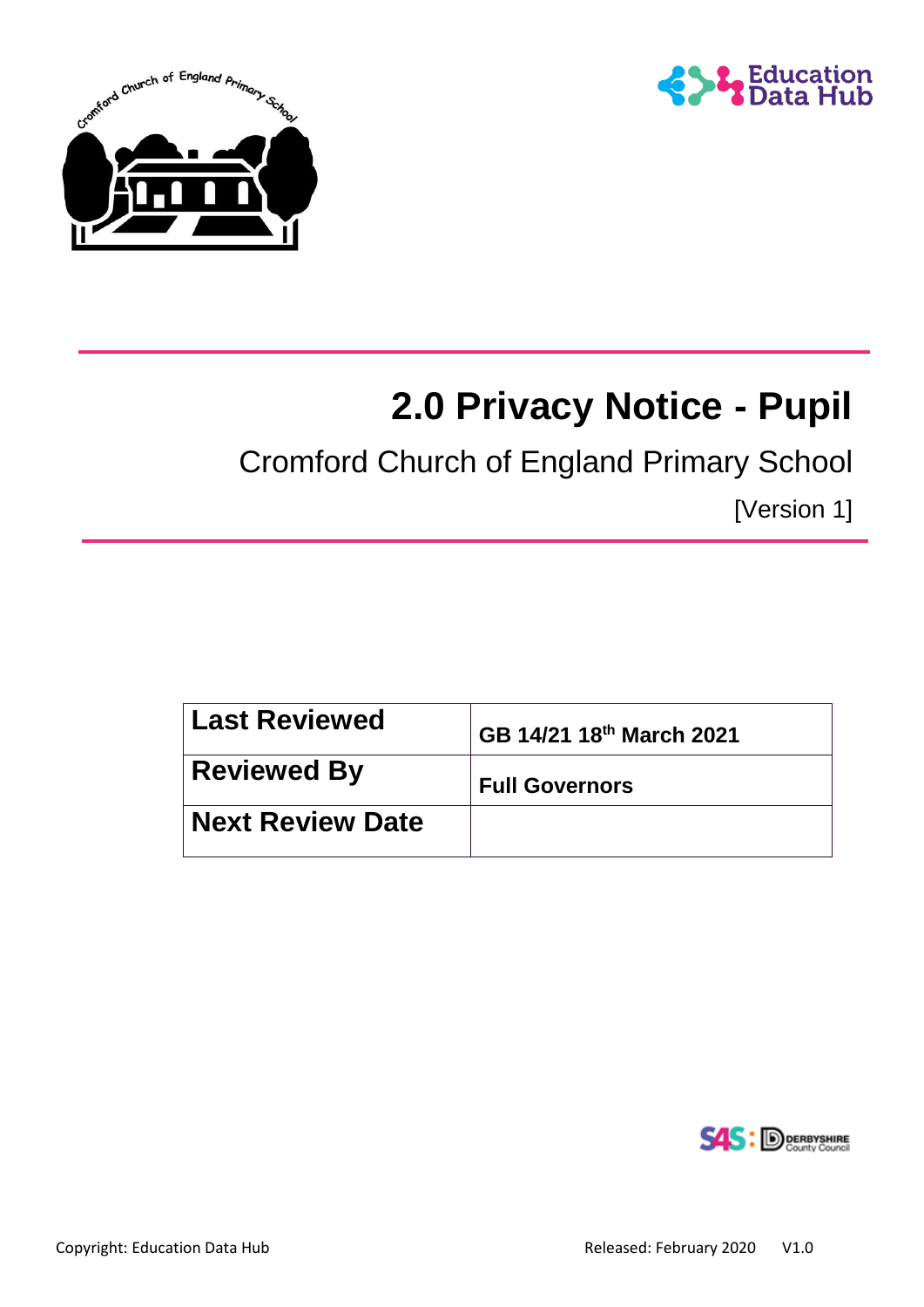## **Contents**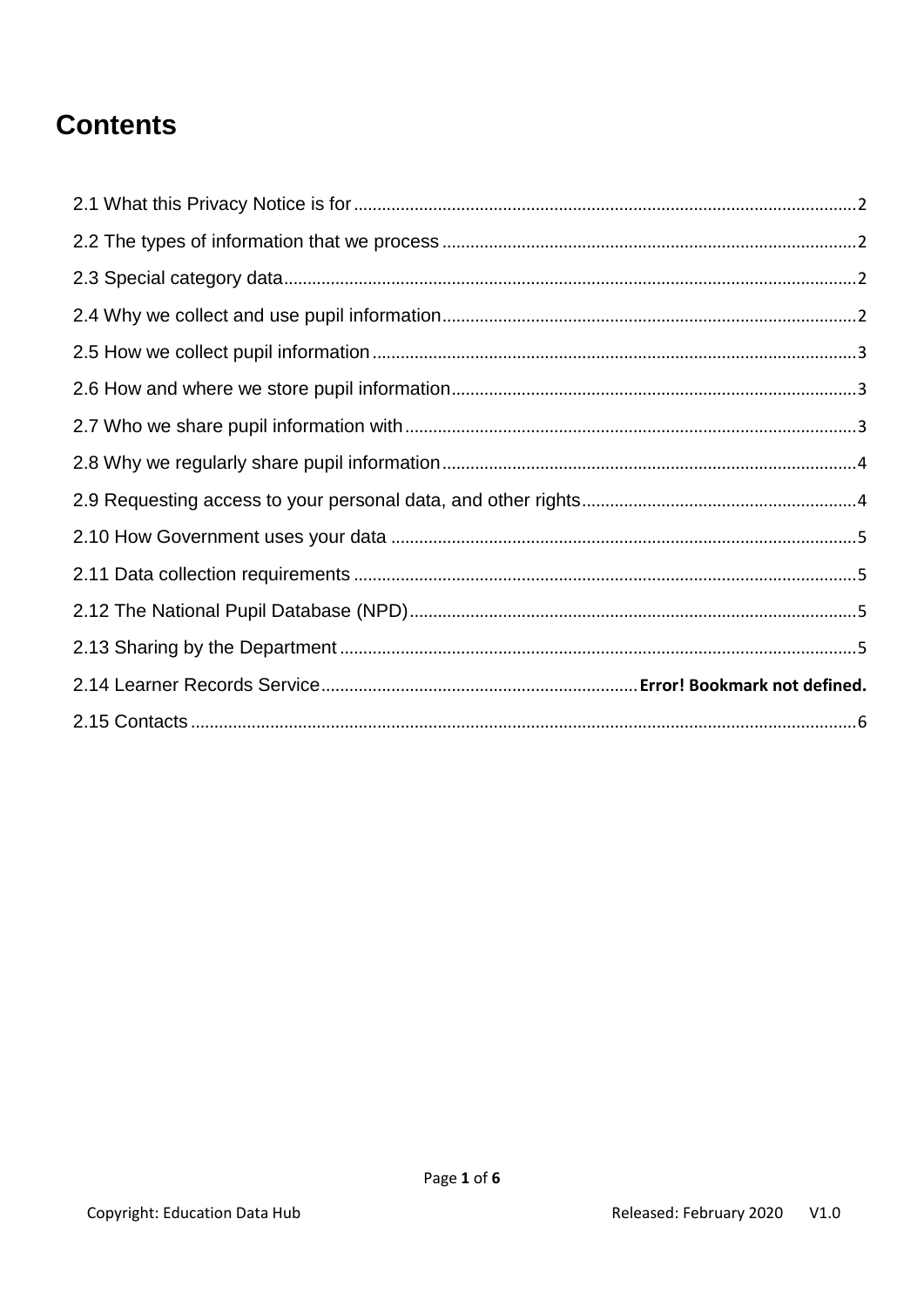### **Privacy Notice (How we use pupil information) – For pupils and their families**

### <span id="page-2-0"></span>*2.1 What this Privacy Notice is for*

**Cromford Church of England Primary School** collect, hold, use and share information about our pupils and their families. This is known as "personal data" and you have rights around that data, including knowing how and why we are processing the data. "Processing" data means from collecting, storing, using, sharing and disposing of it.

#### <span id="page-2-1"></span>*2.2 The types of information that we process*

- personal information that identifies you, and your contact details. This includes name, date of birth, unique pupil number, photographs, contact details and address
- attendance (such as sessions attended, number of absences, absence reasons and any previous schools attended)
- behavioural information (such as exclusions and any relevant alternative provision put in place)
- assessment and attainment (such as National curriculum assessment results e.g. Key Stage 2 results, exam results and student performance at different data collections, [post 16 courses enrolled for] and any relevant results)

#### <span id="page-2-2"></span>*2.3 Special category data*

- characteristics (such as ethnicity, language, and free school meal eligibility)
- safeguarding information (such as court orders and professional involvement)
- special educational needs (including the needs and ranking)
- medical information (such as Doctor's information, child health, dental health, allergies, medication and dietary requirements)
- Funding (Free school meal, Pupil Premium, ESA, High Needs Funding and Catch Up Funding)

#### <span id="page-2-3"></span>*2.4 Why we collect and use pupil information*

We collect and use pupil information, for the following purposes:

- to support pupil learning
- to monitor and report on pupil attainment progress
- to provide appropriate pastoral care
- to assess the quality of our services
- to keep children safe
- to meet the statutory duties placed upon us for DfE
- to comply with the law regarding data sharing
- for site security
- protect public monies against fraud
- to streamline systems

Under the General Data Protection Regulation (GDPR), the lawful bases we rely on for processing pupil information are: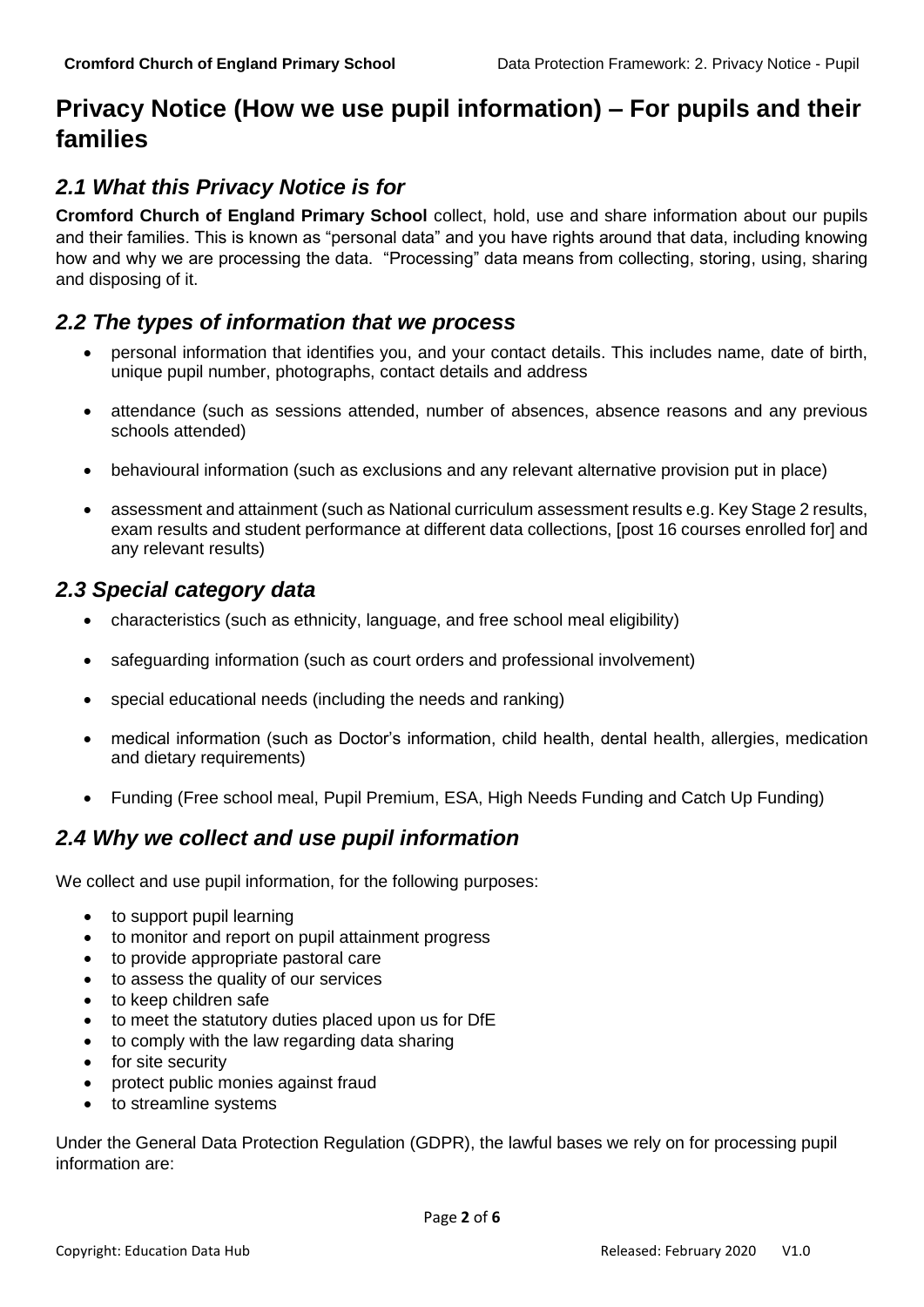- Article 6(a) Consent (for any processing which does not fall into the bases detail within this section below)
- Article 6(c) Compliance and Legal Obligation

as set out in the Education Act 1996 (as amended). We are required to share information about our pupils with the (DfE) under regulation 3 of The Education (Information About Individual Pupils) (England) Regulations 2013. **In addition, there are extensive statutory obligations that a school is subject to – further details about these are available from our Data Protection Officer.**

Article 6(e) - Public Interest

In addition, concerning any special category (personal data that needs more protection because it is sensitive, please see our legal conditions for processing document for information about special category data) data of [GDPR -](https://gdpr-info.eu/art-9-gdpr/) Article 9 :

Article 9(2g) - Processing is necessary for reasons of substantial public interest

Data Protection Act 2018 part 2 schedule 1;

- 8 Equality of Opportunity or Treatment
- 18 Safeguarding Children and Individuals at Risk

#### <span id="page-3-0"></span>*2.5 How we collect pupil information*

We collect pupil information via admission forms completed by parent/carer when a student joins our School, data collection forms, information provided by; parent/carer, the previous school/provisions, local authorities, NHS, Police, the Department for Education (DfE) and by secure file transfer Common Transfer File (CTF).

Pupil data is essential for the Schools' operational use. Whilst the majority of pupil information you provide to us is mandatory, some of it requested on a voluntary basis. We will let you know, when we ask you for data, whether you are required to provide the information and your rights in relation to this.

#### <span id="page-3-1"></span>*2.6 How and where we store pupil information*

We securely store workforce information on the School's IT network (data is kept on secure computer systems). Secure storage is provided for paper based records. We hold data securely for the set amount of time shown in our data retention schedule. For more information on our data retention schedule and how we keep your data safe, please visit:

*We are currently following the instructions of the Independent Inquiry into Child Sexual Abuse (IICSA) which states that student records should not be destroyed until this inquiry is complete.*

#### <span id="page-3-2"></span>*2.7 Who we share pupil information with*

We routinely share pupil information with:

- Schools that the pupils attend after leaving us
- Feeder schools
- Our local authority
- Other relevant local authorities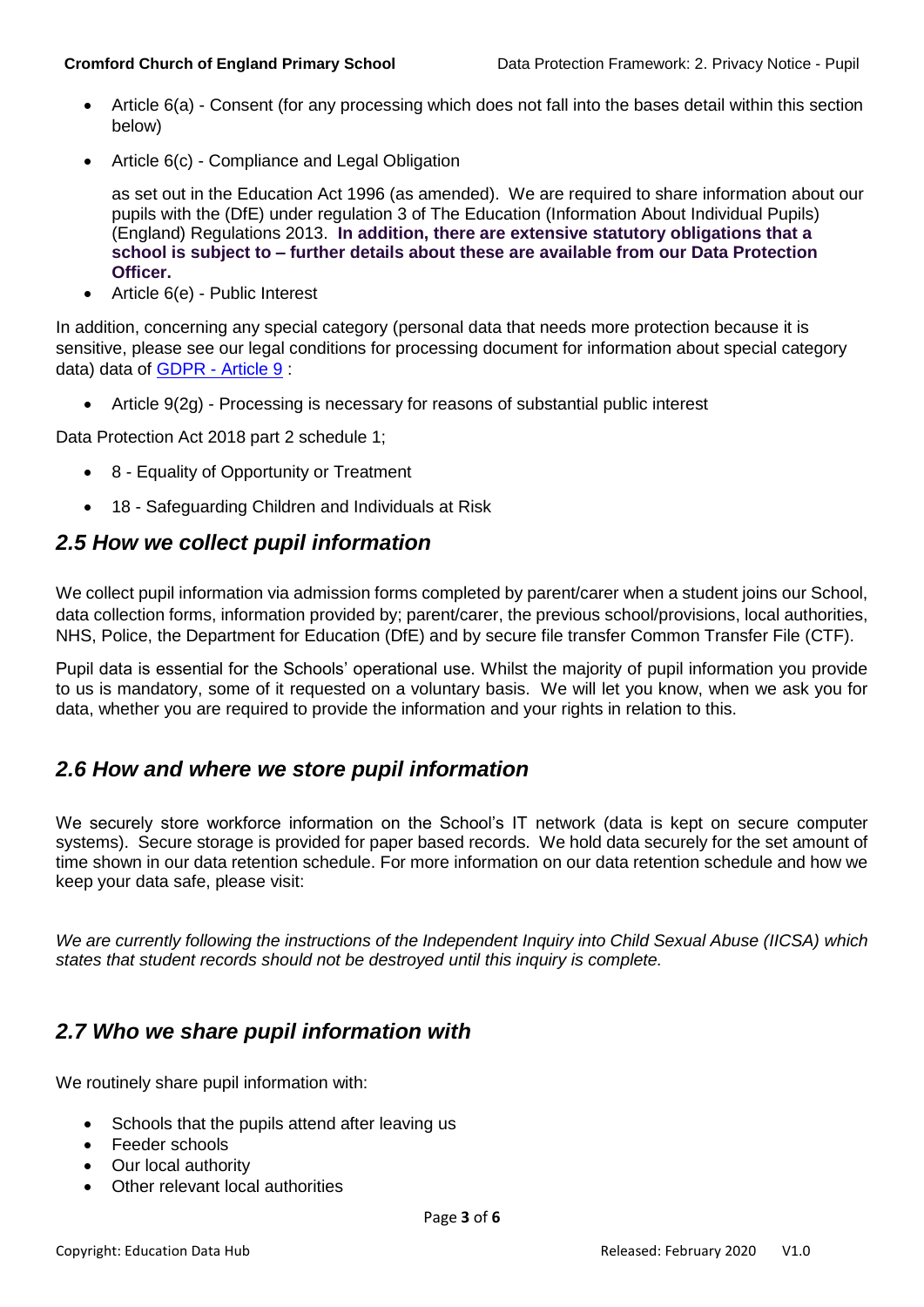- Our Governing Body
- The Department for Education (DfE) Inc. Learner Record Services and the National Pupil Database
- Police
- NHS (agencies and services)/School Nurse
- External systems used by the School to carry out day to day processes and requirements. For example, and not limited to; RM Integris, Teachers to Parents.

#### <span id="page-4-0"></span>*2.8 Why we regularly share pupil information*

We do not share information about our pupils with anyone without consent unless the law and our policies allow us to do so.

#### **2.8.1 Department for Education**

The Department for Education (DfE) collects personal data from educational settings and local authorities via various statutory data collections. We are required to share information about our pupils with the Department for Education (DfE) either directly or via our local authority for the purpose of those data collections, under:

All data is transferred securely and held by DfE under a combination of software and hardware controls, which meet the [current government security policy framework.](https://www.gov.uk/government/publications/security-policy-framework)

For more information, please see 'How Government uses your data' section.

#### **2.8.2 Local Authorities**

We may be required to share information about our pupils with the local authority to ensure that they can conduct their statutory duties under

the Schools [Admission Code,](https://www.gov.uk/government/publications/school-admissions-code--2) including conducting Fair Access Panels.

#### <span id="page-4-1"></span>*2.9 Requesting access to your personal data, and other rights*

Under data protection law, pupils have the right to request access to information about them that we hold. and in some cases, parents can make the request on the pupil's behalf. Parents also have the right to access their child's educational record,

You also have the right to:

- be informed about the collection and use of your personal data.
- rectification, ie to have inaccurate personal data rectified, or completed if it is incomplete.
- erasure, often known as the 'right to be forgotten'; however this does not apply where, amongst other things, processing is necessary to comply with a legal obligation.
- restrict processing, although, as above this is a limited right.
- data portability where applicable.
- object; though other than for marketing purposes, this is also limited as above.
- Where we rely on your consent to process your data, you have the right to revoke that consent.
- You also have rights in relation to automated decision making and profiling, though these are not currently relevant
- Finally, the right to seek redress, either through the ICO, or through the courts

If you would like to request access to your data, or use any of the other rights listed above, please contact the school office in the first instance.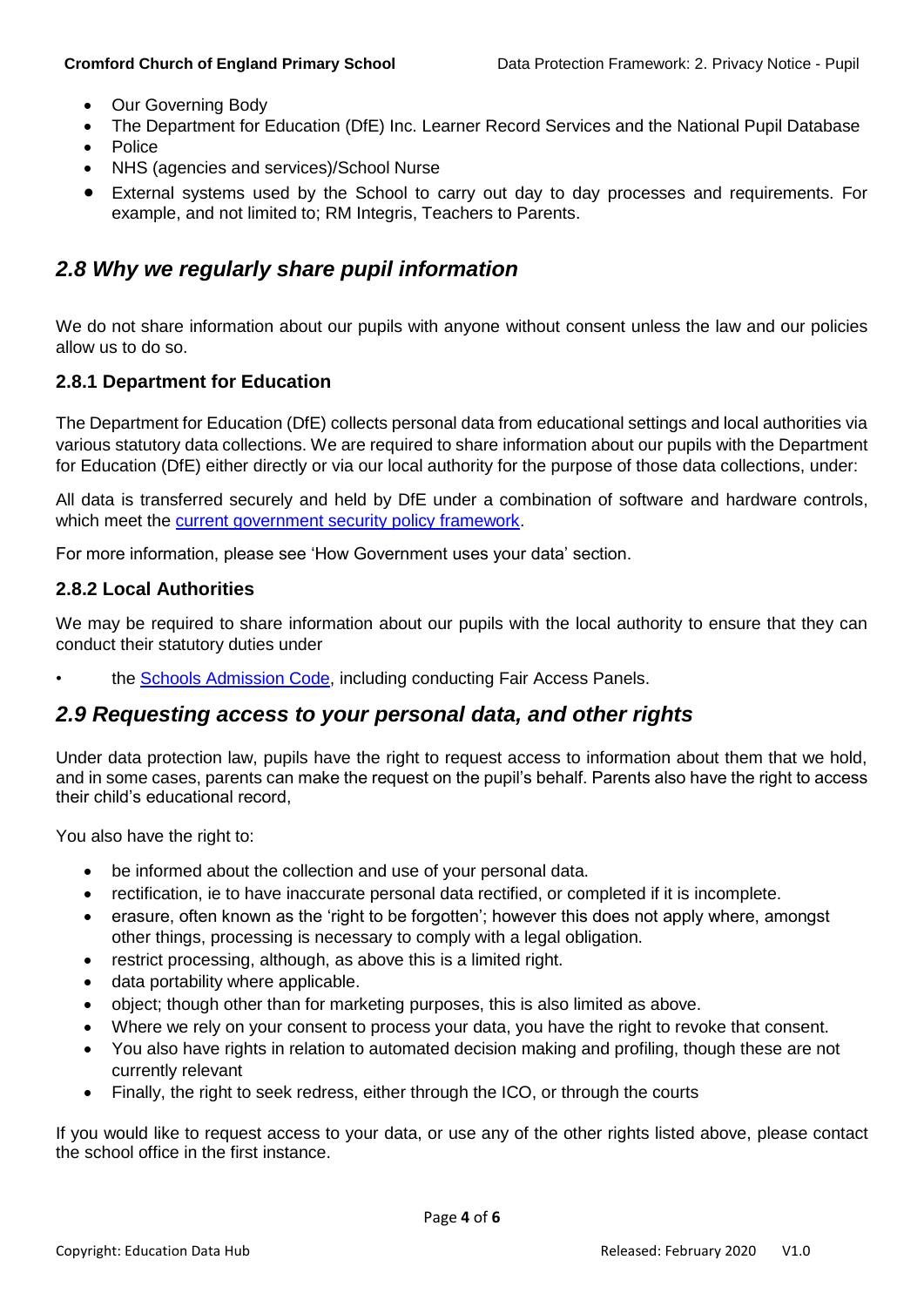#### <span id="page-5-0"></span>*2.10 How Government uses your data*

The pupil data that we lawfully share with the DfE through data collections:

- underpins school funding, which is calculated based upon the numbers of children and their characteristics in each school.
- informs 'short term' education policy monitoring and school accountability and intervention (for example, school GCSE results or Pupil Progress measures).
- supports 'longer term' research and monitoring of educational policy (for example how certain subject choices go on to affect education or earnings beyond school)

#### <span id="page-5-1"></span>*2.11 Data collection requirements*

To find out more about the data collection requirements placed on us by the Department for Education (for example; via the school census) go to

<https://www.gov.uk/education/data-collection-and-censuses-for-schools>

#### <span id="page-5-2"></span>*2.12 The National Pupil Database (NPD)*

Much of the data about pupils in England goes on to be held in the National Pupil Database (NPD).

The NPD is owned and managed by the Department for Education and contains information about pupils in schools in England. It provides invaluable evidence on educational performance to inform independent research, as well as studies commissioned by the Department.

It is held in electronic format for statistical purposes. This information is securely collected from a range of sources including schools, local authorities and awarding bodies.

To find out more about the NPD, go to [https://www.gov.uk/government/publications/national-pupil](https://www.gov.uk/government/publications/national-pupil-database-user-guide-and-supporting-information)[database-user-guide-and-supporting-information](https://www.gov.uk/government/publications/national-pupil-database-user-guide-and-supporting-information)

#### <span id="page-5-3"></span>*2.13 Sharing by the Department*

The law allows the Department to share pupils' personal data with certain external, including:

- schools
- local authorities
- researchers
- organisations connected with promoting the education or wellbeing of children in England
- other government departments and agencies
- organisations fighting or identifying crime

For more information about the Department's NPD data sharing process, please visit: <https://www.gov.uk/data-protection-how-we-collect-and-share-research-data>

Organisations fighting or identifying crime may use their legal powers to contact DfE to request access to individual level information relevant to detecting that crime. Whilst numbers fluctuate slightly over time, DfE typically supplies data on around 600 pupils per year to the Home Office and roughly 1 per year to the Police.

For information about which organisations the Department has provided pupil information, (and for which project) or to access a monthly breakdown of data share volumes with Home Office and the Police please visit the following website: <https://www.gov.uk/government/publications/dfe-external-data-shares>